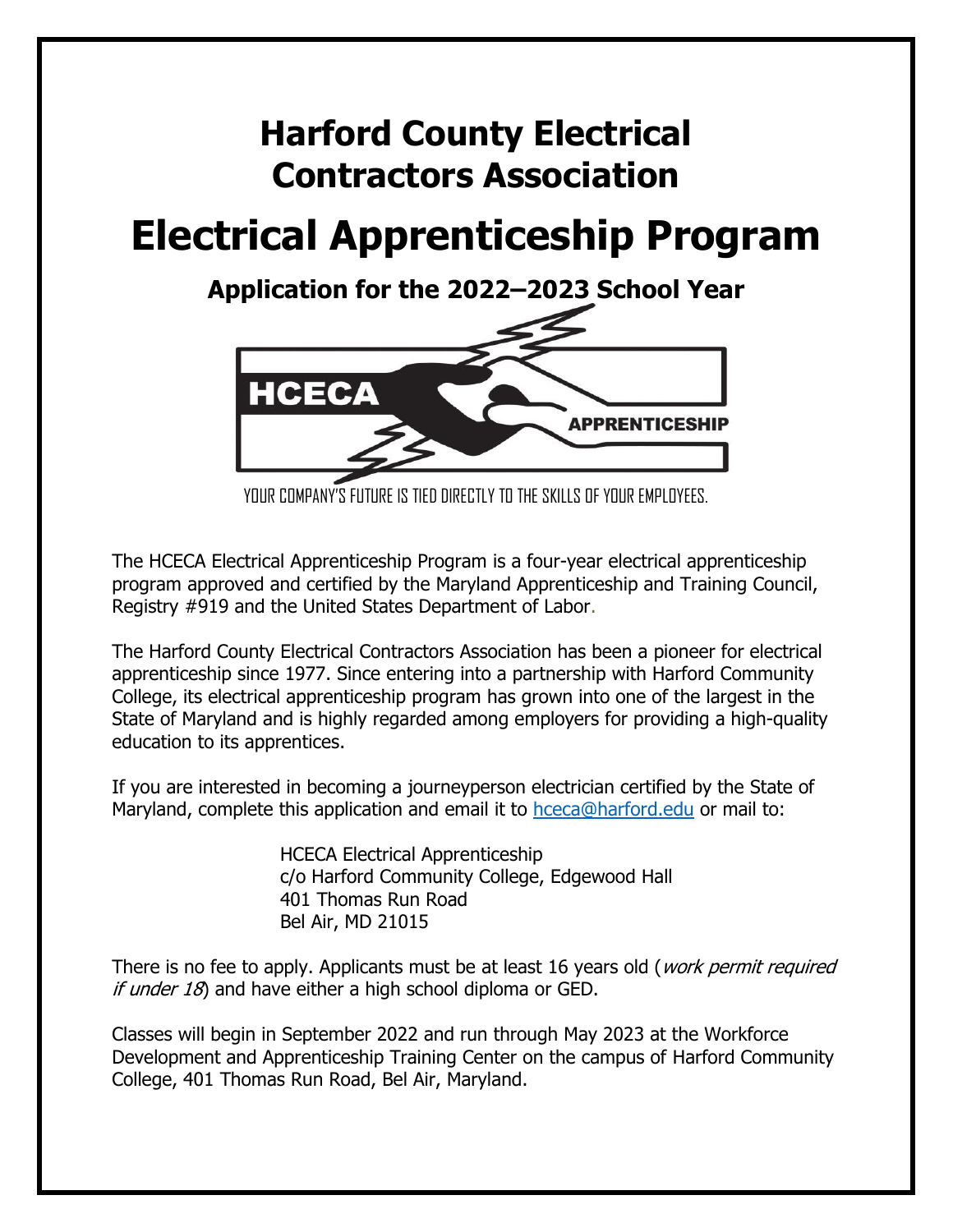# **Harford County Electrical Contractors Association Electrical Apprenticeship Program**

### **MISSION**

The HCECA Electrical Apprenticeship program provides accessible and innovative training in understanding electrical codes, principles, fundamentals and theory pertaining to the installation and maintaining of electrical systems at the journeyperson level.

#### **VISION**

Prepare and transform lives through a career choice and instill a desire for lifelong learning and individual development.

#### **VALUES**

We adhere to integrity, honesty, fairness, respect, and trust as our foundation.

#### **IMPROVEMENT**

To adopt and incorporate into the program new and time-saving procedures, methods and materials as they become available.

#### **CERTIFICATION**

Upon successful completion of the HCECA Electrical Apprenticeship program, the student will be awarded a certificate from the State of Maryland Department of Labor and the Maryland Apprenticeship and Training Council attesting to the fact that they have received the training and knowledge to be a certified journeyperson electrician. Electrical licenses will be issued by examination through the State of Maryland.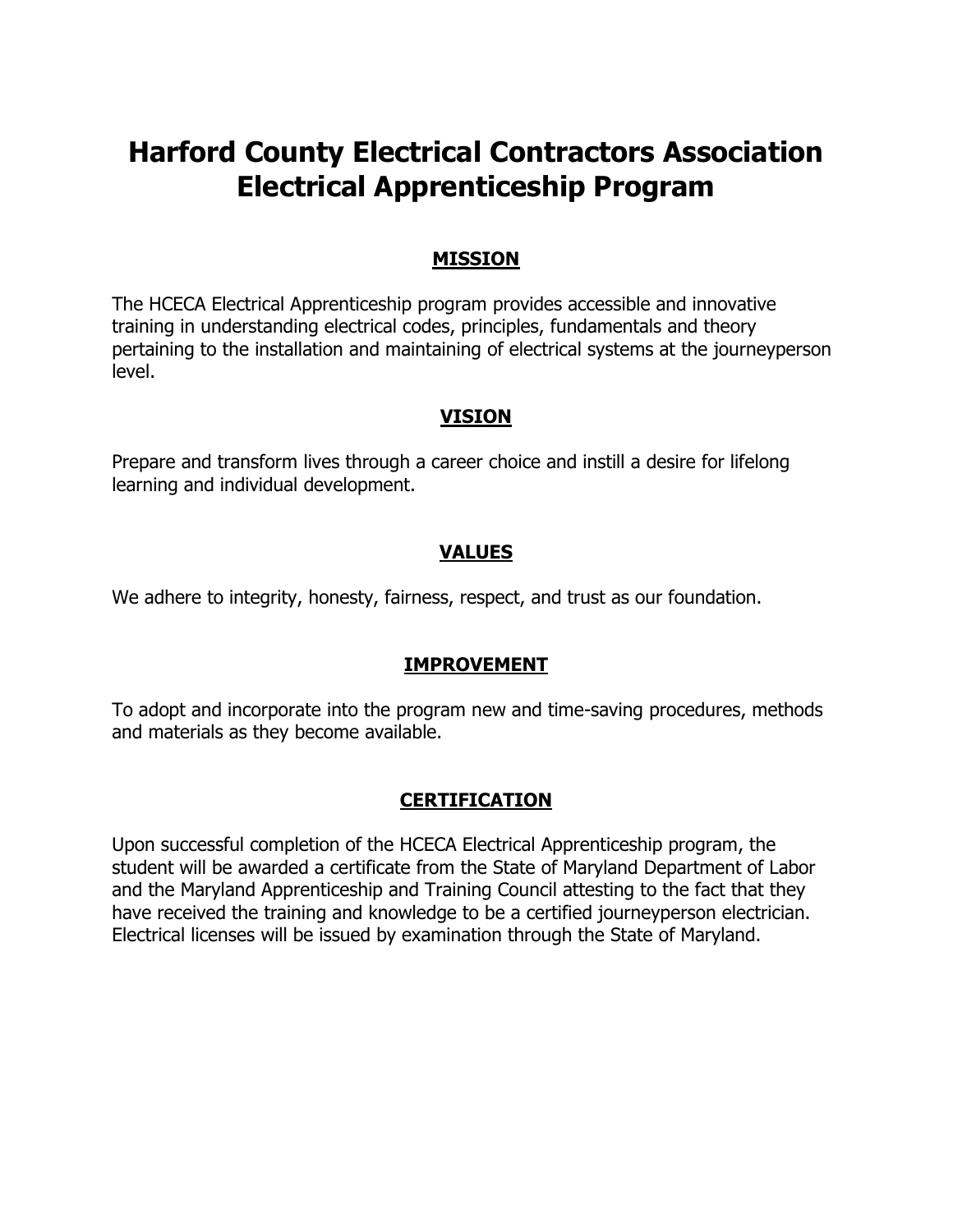# **Electrical Apprenticeship Program**

# **Application for the 2022–2023 School Year**



The Harford County Electrical Contractors Association offers a four-year apprenticeship program that is a combination of on-the-job training and classroom instruction. Upon completion, you will be awarded a Journeyperson Certificate from the Maryland Department of Labor. Electrical licenses will be issued by examination through the State of Maryland. Students who complete this program are also eligible for up to 21 college credits for select degrees at Harford Community College.

# **REQUIREMENTS**

Applicant must:

- Be at least 16 years old (*work permit required if under 18*).
- Have a high school diploma or GED.
- Have a valid driver's license and transportation to school and to work.
- Have a valid email address and are able to access online curriculum.
- Be able to pass a math comprehension assessment.

# **APPLICATION PROCESS**

We actively recruit from January 1 through May 31 each year. The application deadline is May 31, 2022. Applications are accepted throughout the entire year; however, applications received after May 31 will be held on file until the following year. All applications received before May 31 will be considered for classes starting in September of the same year. Once our office receives your application, you will be scheduled to take a basic math comprehension assessment.

After test scores have been evaluated, an interview will be scheduled. Please arrange to obtain GED scores or high school transcripts for your scheduled interview. If you have not tested, you **will not** be interviewed. All applicants will be interviewed by June 30 and acceptance will be determined by July 31.

# **EMPLOYMENT**

You are required to find employment in the electrical trade with an HCECA member contractor during your apprenticeship. All employers must be a member of the Harford County Electrical Contractors Association. If not a member, employers can join at a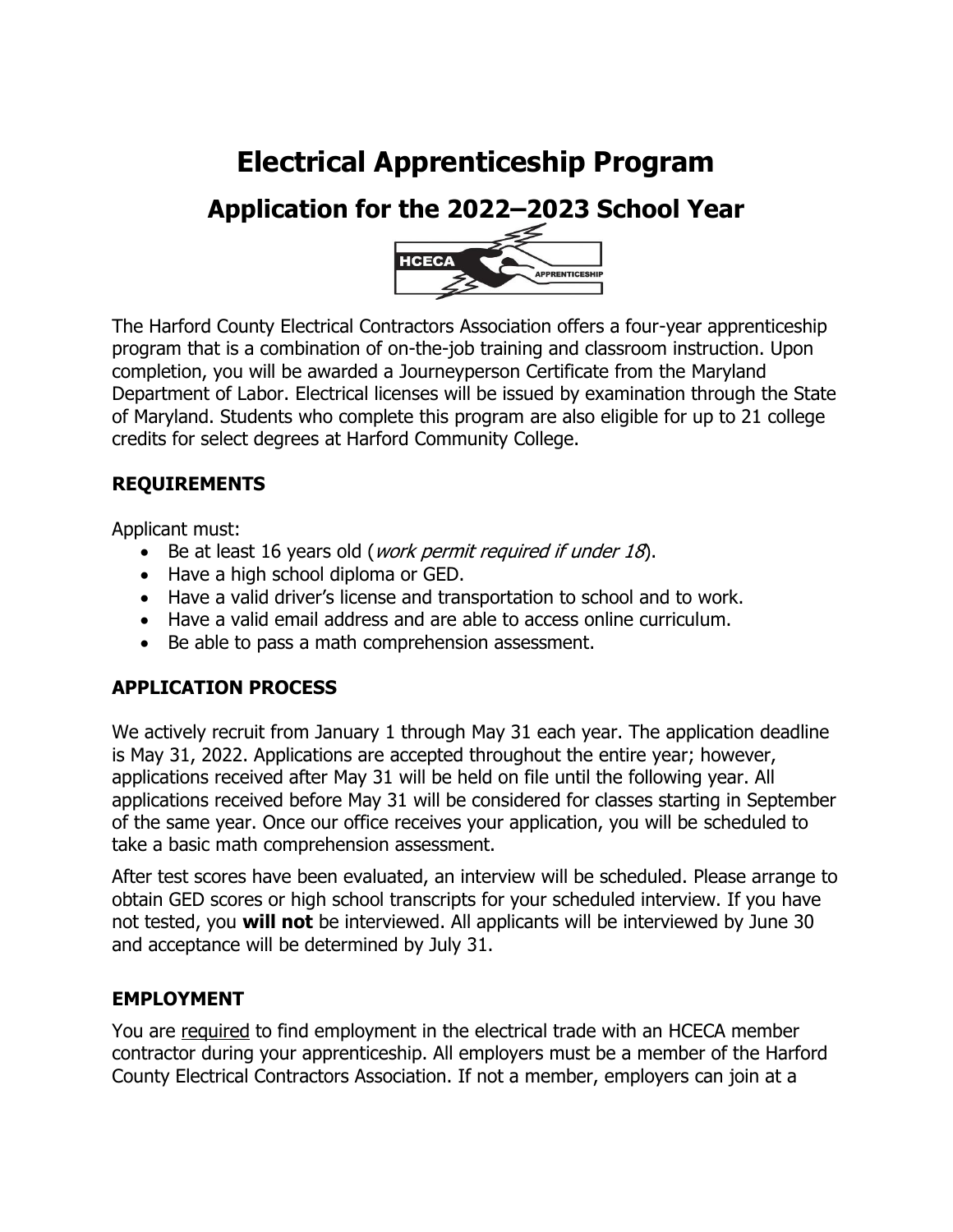minimal cost. (Most union contractors cannot join our association due to the collective bargaining agreement they have signed with their local chapter.)

It is the student's responsibility to contact and arrange for interviews with potential employers. Employment referrals are available upon request.

Apprentices are required to complete 8,000 hours of on-the-job training (this is a fulltime, 40-hour a week job) and 576 hours of related classroom instruction over 4 years.

## **CLASSROOM TRAINING**

- Classes are held 2 evenings per week from 6:00 9:00 PM for a total of 144 hours per year.
- Classes are held at the Apprenticeship & Training Center in Edgewood Hall on the campus of Harford Community College located at 401 Thomas Run Road, Bel Air, Maryland.
- Apprentices must maintain a minimum GPA of 70% to advance in the program.

# **TUITION**

Full tuition payment is due by August 31, 2022 unless a payment plan has been approved prior to this date. Some employers offer financial assistance so be sure to inquire with your place of employment. Scholarships are also available: [https://www.hcecamd.org/uploads/2021/03/FILLABLE-Scholarship-2021-Application-](https://www.hcecamd.org/uploads/2021/03/FILLABLE-Scholarship-2021-Application-REV-March-2021.pdf)[REV-March-2021.pdf.](https://www.hcecamd.org/uploads/2021/03/FILLABLE-Scholarship-2021-Application-REV-March-2021.pdf)

# **Tuition for 2022/2023 is \$1,700.00 (this includes books) \***

#### **Tuition is subject to change.**

# **Submit your application:**

Email: [hceca@harford.edu](mailto:hceca@harford.edu) or send to:

HCECA Electrical Apprenticeship c/o Harford Community College, Edgewood Hall 401 Thomas Run Road, Bel Air, MD 21015

NOTE: The College prohibits the enrollment or employment of sex offenders listed on the National or Maryland Department of Public Safety and Correctional Services Sex Offender Registry or with the Harford County Child Advocacy Unit. A list of Maryland registered sex offenders can be found at [www.socem.info.](http://www.socem.info/)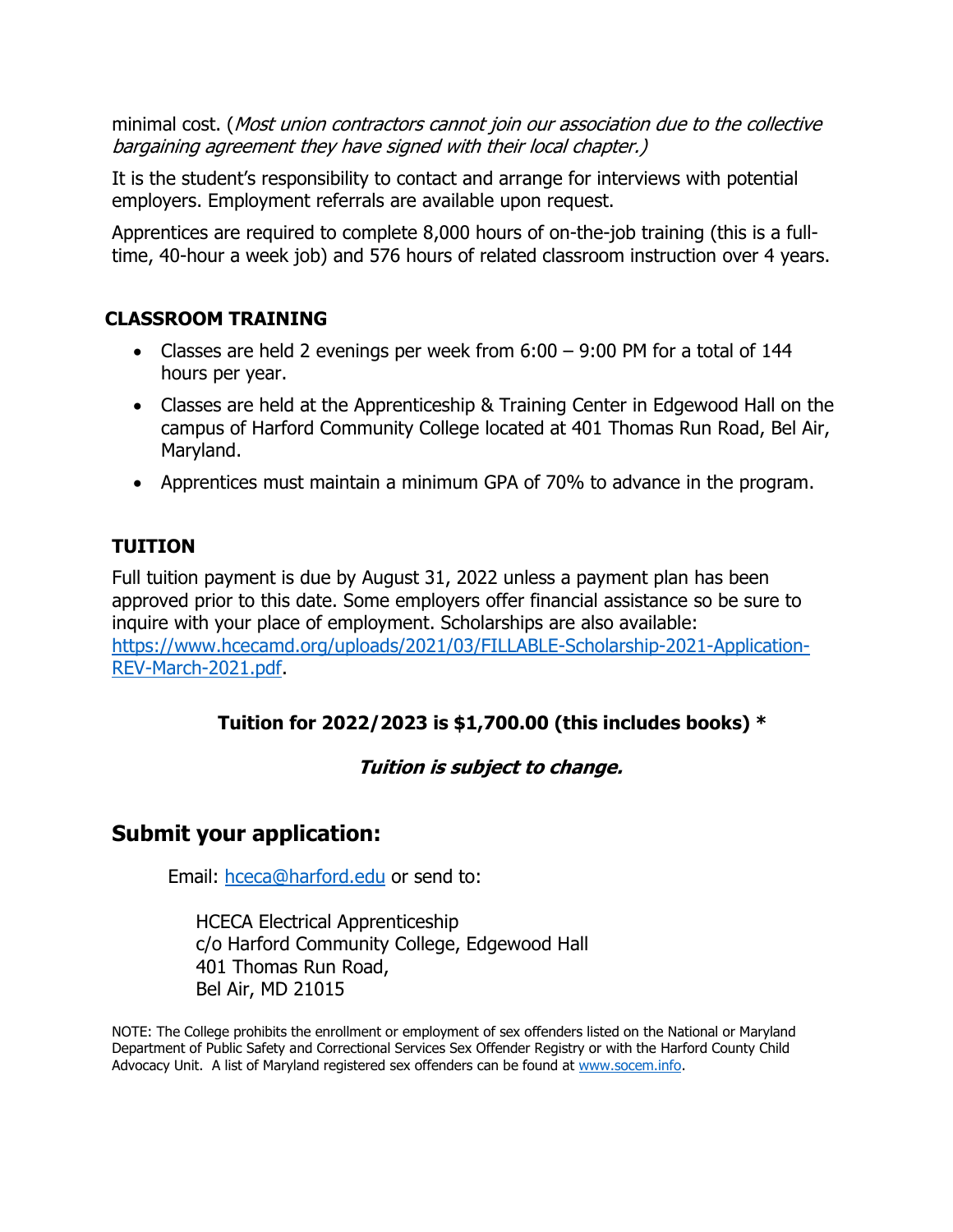# **HARFORD COUNTY ELECTRICAL APPRENTICESHIP PROGRAM APPLICATION for 2022/2023 School Year**

c/o Harford Community College - Edgewood Hall, Room 225 401 Thomas Run Road - Bel Air, Maryland 21015-1698 443-412-2800 | [hceca@harford.edu](mailto:hceca@harford.edu) | [hcecamd.org](http://www.hcecamd.org/)

| Have you ever attended HCECA or any other electrical apprenticeship program?                                                                                                                                       |  |                                 |
|--------------------------------------------------------------------------------------------------------------------------------------------------------------------------------------------------------------------|--|---------------------------------|
|                                                                                                                                                                                                                    |  |                                 |
|                                                                                                                                                                                                                    |  |                                 |
|                                                                                                                                                                                                                    |  |                                 |
| College(s) Attended (Names and addresses of any college or post-secondary school you have attended)                                                                                                                |  |                                 |
|                                                                                                                                                                                                                    |  |                                 |
|                                                                                                                                                                                                                    |  |                                 |
|                                                                                                                                                                                                                    |  |                                 |
| Have you ever been convicted of a felony, misdemeanor or received probation before judgment in any State or Federal                                                                                                |  |                                 |
| <b>Current Employer</b>                                                                                                                                                                                            |  |                                 |
|                                                                                                                                                                                                                    |  |                                 |
| Previous Employer(s)                                                                                                                                                                                               |  |                                 |
|                                                                                                                                                                                                                    |  | Dates worked __________________ |
|                                                                                                                                                                                                                    |  | Dates worked __________________ |
|                                                                                                                                                                                                                    |  | Dates worked __________________ |
| I hereby certify that the facts set forth in this application are true to the best of my belief and knowledge. If accepted, I<br>agree to abide by all rules and agreements and assume responsibility for tuition. |  |                                 |

 $\blacksquare$  SIGNATURE  $\blacksquare$ 

**(Continued on next page)**